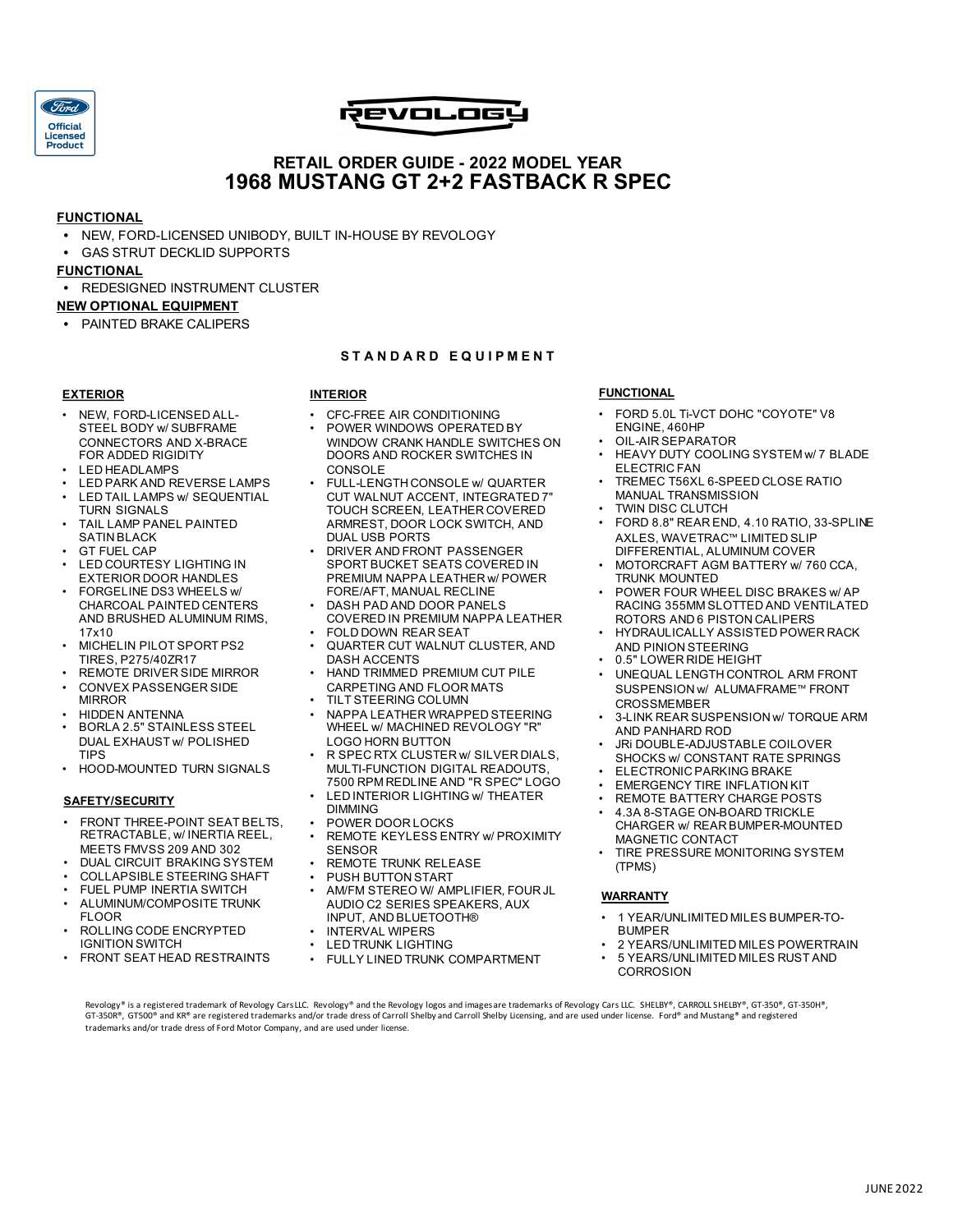#### **M O D E L S , P A C K A G E S A N D O P T I O N S**

### ① MODEL

1968 MUSTANG GT 2+2 FASTBACK R SPEC *460 HP, 420 LB-FT 5.0L Ti-VCT DOHC V8 engine, T-56XL 6-speed close ratio manual transmission* *\$ 275,985*

#### ② PACKAGES

*No equipment packages are available for this model*

# ③ COLORS

*The Revology paint process consists of a BASF phosphoric acid conversion coating for corrosion protection, Glasurit EP-Series chromate-free epoxy primer, Glasurit acrylic primer surfacer, Glasurit basecoat, and Glasurit high gloss clearcoat for the ultimate in appearance and durability*

| П      | <b>SOLID</b>    |                                 |        |                                 |    | N/C   |
|--------|-----------------|---------------------------------|--------|---------------------------------|----|-------|
|        | □               | CANDYAPPLE RED (T) M2008        | $\Box$ | WIMBLEDON WHITE (M) M1619       |    |       |
|        | □               | RAVEN BLACK (A) M1724           | $\Box$ | MEADOWLARK YELLOW (W) M3120     |    |       |
| □      | <b>METALLIC</b> |                                 |        |                                 |    | 975   |
|        |                 | ACAPULCO BLUE MET (D) M3077     | $\Box$ | KONA BLUE MET (L6) M7188        |    |       |
|        | □               | AZURE BLUE MET (L5) M7091       | $\Box$ | LIME GOLD MET (I) M2041         |    |       |
|        | $\Box$          | BRITTANY BLUE MET (Q) M1624     | Π.     | PRESIDENTIAL BLUE MET (X) M3061 |    |       |
|        | $\Box$          | GRABBER LIME MET (F9) M7435     | о      | ROYAL MAROON MET (B) M3059      |    |       |
|        | $\Box$          | GULFSTREAM AQUA MET (F) M3065   | $\Box$ | SUNLIT GOLD MET (Y) M3073       |    |       |
|        | □               | HIGHLAND GREEN MET (R) M3067    |        |                                 |    |       |
| П      | <b>PREMIUM</b>  |                                 |        |                                 |    | 1,575 |
|        | □               | ARGENTO NURBURGRING MET FER 101 | $\Box$ | METEOR GRAY MET POR_M7W         |    |       |
|        | $\Box$          | CHALK POR M9A                   | □      | MIAMI BLUE POR_M5C              |    |       |
|        | □               | GIALLO MODENA FER_229211        | $\Box$ | NEBULA GRAY PEARL LEX 1H9       |    |       |
|        | □               | JET BLACK MET POR C9X           | 0      | ROSSO CORSA FER 322             |    |       |
|        | □               | LAVA ORANGE POR M2A             |        |                                 |    |       |
| $\Box$ | <b>SPECIAL</b>  |                                 |        |                                 | \$ | 3,850 |
|        | □               | CARRERA WHITE MET POR S9R       |        |                                 |    |       |
|        | □               | RAPID RED (D4) M7444            |        |                                 |    |       |